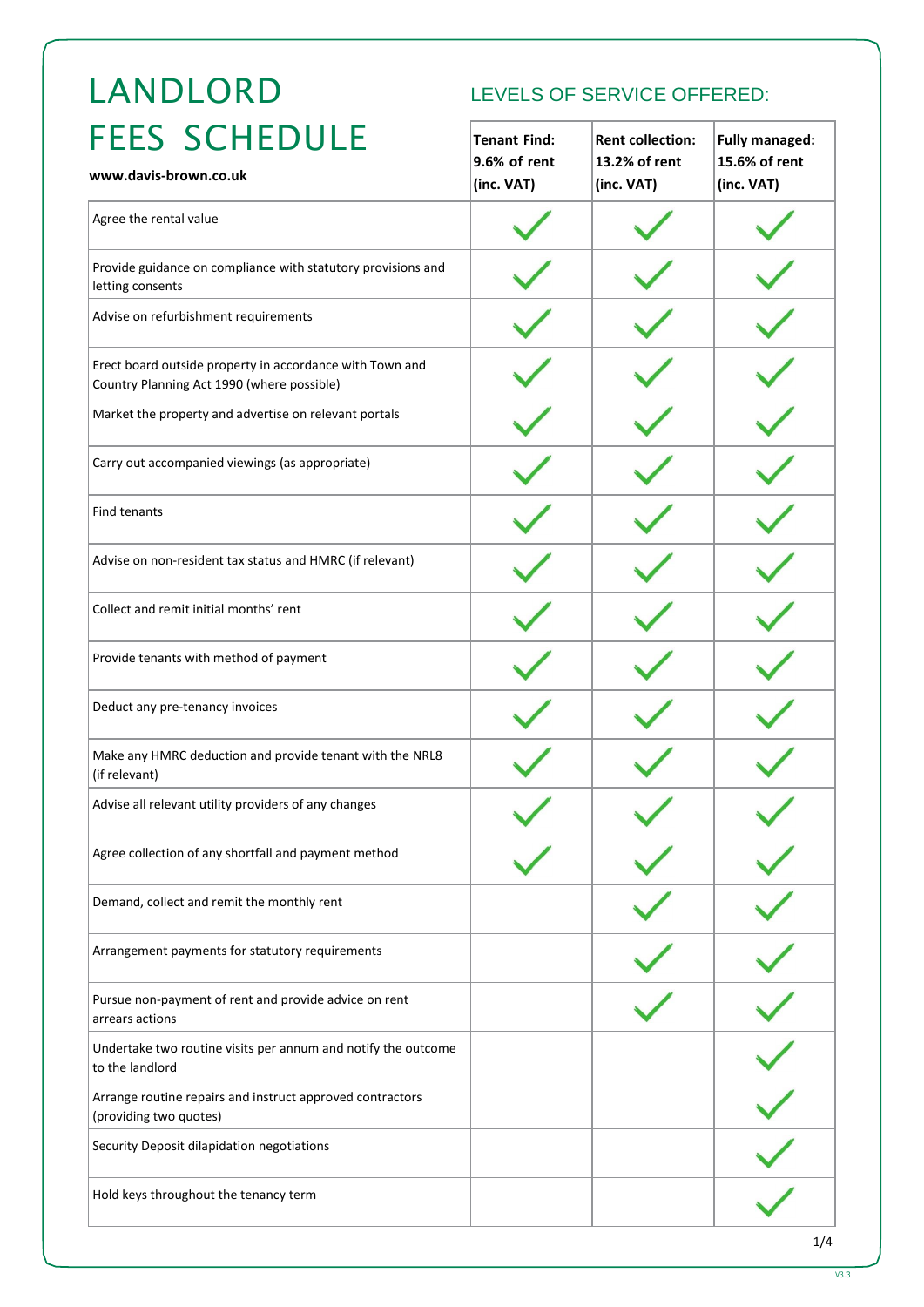# LANDLORD FEES SCHEDULE

# ADDITIONAL NON-OPTIONAL FEES AND CHARGES



**[www.davis-brown.co.uk](http://www.davis-brown.co.uk/)**

PRE-TENANCY FEES (Tenant Find & Rent Collection Services) Arranging and facilitating statutory compliance (this is in addition to the costs of the item itself) if not provided on instruction or undertaken by the landlord:

• Energy Performance Certificate (EPC) £60.00(inc. VAT) per tenancy

• Gas Safety Certificate (GSR) £60.00(inc. VAT) per tenancy

• Electrical Installation Condition Report(EICR)

£60.00(inc. VAT) per tenancy

• Portable Appliance Testing (PAT) £60.00(inc. VAT) per tenancy

• Legionella Risk Assessment £60.00(inc. VAT) per tenancy

• Installing Smoke alarms and Carbon Monoxide £60.00(inc. VAT) per tenancy

• Handling local authority licensing application £60.00 (inc.VAT) per tenancy

• Visual check in compliance with the Homes Act 2018 on the first day of the tenancy £60.00(inc. VAT) per tenancy

#### START OF TENANCY FEES

Set-up Fees: £360.00(inc. VAT) per tenancy. Referencing for up to two tenants (ID checks, Right-to-Rent check, financial credit checks, obtaining references from current or previous employers / landlords and any other relevant information to assess affordability) as well as contract negotiation (amending and agreeing terms) and arranging the signing of the tenancy agreement.

Additional Tenant Referencing Fees: £60.00(inc. VAT) per tenant. As Set-up Fees above for additional tenants. Guarantor Fees: £60.00(inc. VAT) per guarantor. Covering credit referencing and preparing a Deed of Guarantee (or as part of the Tenancy Agreement).

Inventory Fees and check-in fees: See attached Schedule. Dependent on the number of bedrooms and/or size of the property and any outbuildings.

Landlord Withdrawal Fees (before move-in): £800.00 (inc. VAT) per tenancy. To cover the costs associated with the marketing, advertising and tenancy set-up should the landlord withdraw from the tenancy before it has started.

Rent Guarantee – quotes can be provided on request.

**Please ask a member of staff if you have any questions about our fees.**

### **CLIENT MONEY PROTECTION:**

[www.propertymark.co.uk](http://www.propertymark.co.uk/)



## **INDEPENDENT REDRESS:**

[www. t](http://www/)pos .co.uk



2/4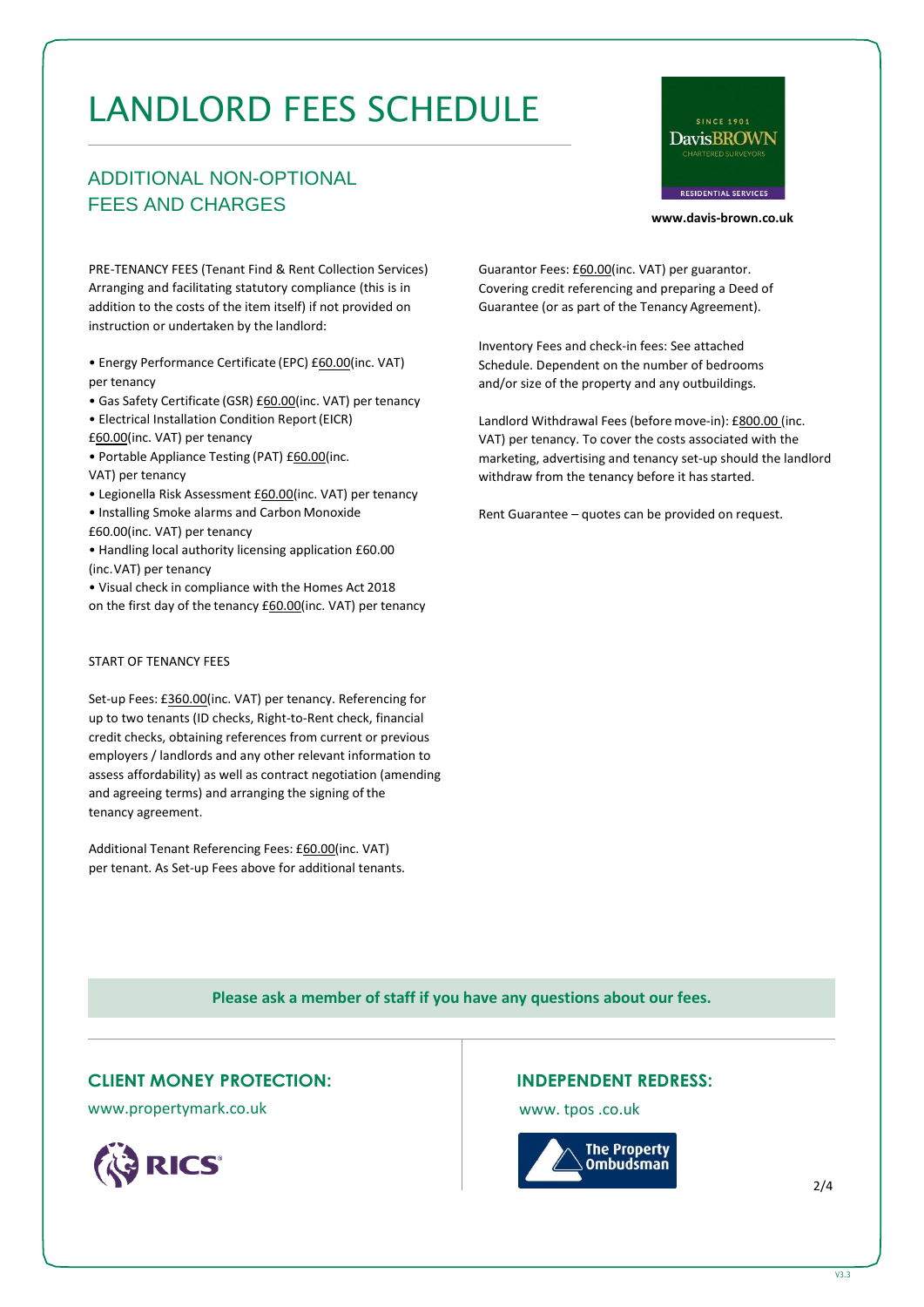# LANDLORD FEES SCHEDULE

# ADDITIONAL NON-OPTIONAL FEES AND CHARGES



**[www.davis-brown.co.uk](http://www.davis-brown.co.uk/)**

#### DURING TENANCY FEES

Tenancy Amendment fees: £120 (inc VAT) for amending or updating the tenancy during the tenancy term.

Additional Property Visits: £90.00(inc. VAT) for the first hour and £30(inc. VAT) for any additional hours. Should the landlord request property visits in addition to those within their existing Terms of Business, this covers the costs of attending the property.

Right-to-Rent Follow-Up Check: £30.00(inc. VAT) per check. Undertaking a repeat check in person on a time-limited visa in accordance with the Immigration Acts 2014 and 2016. Notifying the Home Office should an illegal overstayer be identified. This does not apply to a Tenant-Find service.

Landlord Withdrawal Fees (during tenancy): £300.00(inc. VAT) per tenancy. To cover the costs associated with advising the tenant on the change and the position of the security deposit, transferring the security deposit to the landlord or newagent, notifying all utility providers and local authority (where necessary) and returning all relevant documents held by the agent to the landlord. This does not apply to a Tenant-Find service.

Arrangement Fees for works over £1000.00: 12% of net cost (inc. VAT). Arranging access and assessing the costs with any contractors, ensuring work has been carried out in accordance with the Specification of Works and retainingany resulting warranty or guarantee. Fully Managed serviceonly.

Consultancy fees: £90 (inc VAT) for having extra keys cut, obtaining consent from a lender or Superior Landlord.

#### END OF TENANCY FEES

Check-out Fees: See attached Schedule. Dependent on the number of bedrooms and/or size of the property and any outbuildings.

Tenancy Dispute Fee: £300.00(inc. VAT) per tenancy. The costs associated with the preparation of all evidence and submitting the case to the tenancy deposit scheme as well as dealing with all correspondence relating to the dispute. This only applies where the agent has protected the deposit.

Fees for the service of Legal Notices (Section 8 or Section 21): £60.00(inc. VAT) per Notice.

Court Attendance Fees: £200.00 (inc. VAT) per hour plus our reasonable costs and expenses.

#### **Please ask a member of staff if you have any questions about our fees.**

#### **CLIENT MONEY PROTECTION:**

[www.propertymark.co.uk](http://www.propertymark.co.uk/)



#### **INDEPENDENT REDRESS:**

[www. t](http://www/)pos .co.uk



3/4